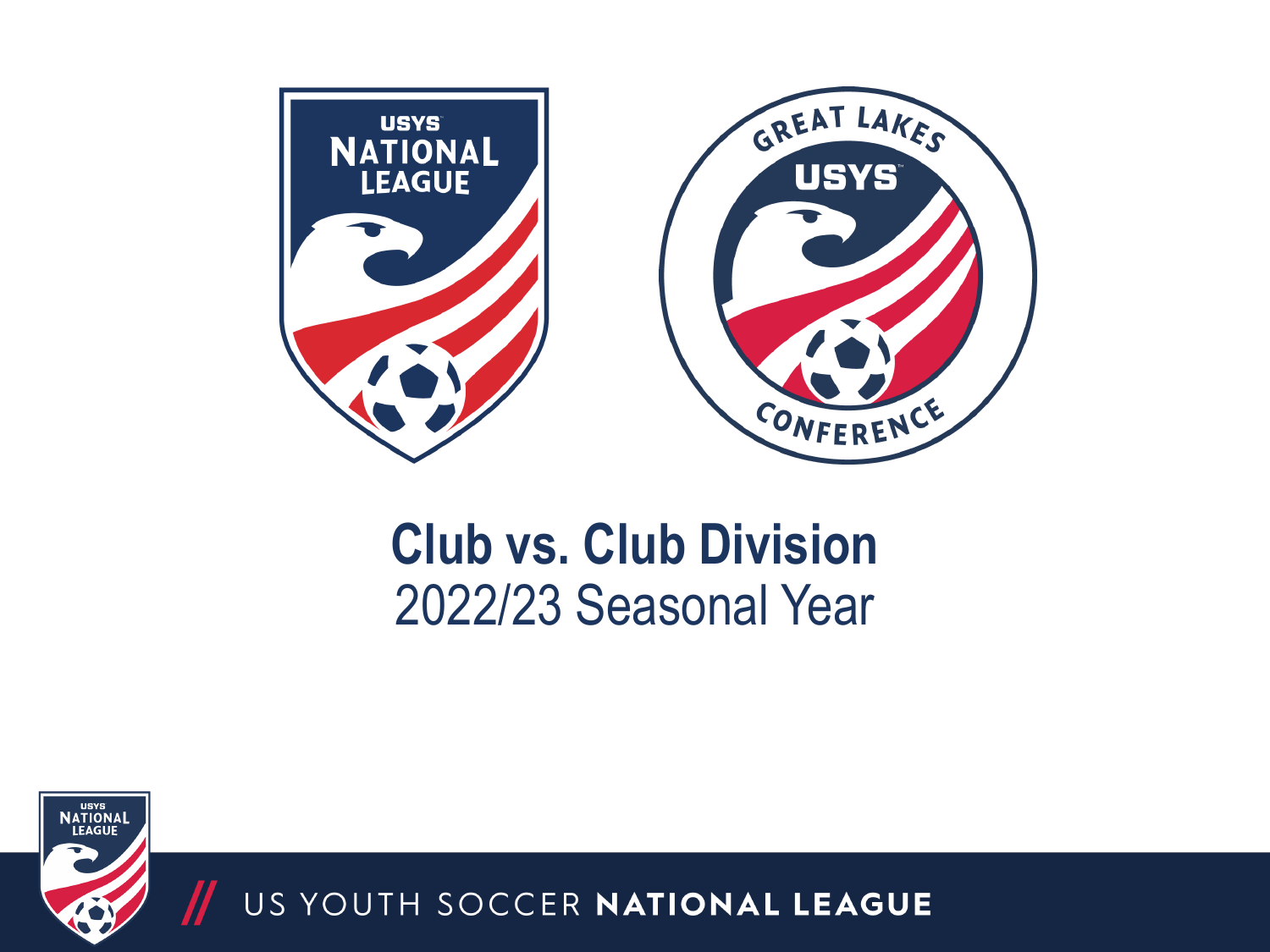# **USYS National League Overview**

- The National League features…
	- League play in 13 Conferences offering regionalized competition across the country
	- National League P.R.O. that provides top teams with a direct path into Nationals (NCS)
	- Elite 64 that provides clubs with a National Platform with National Showcases & Finals
- Highest level of league competition in US Youth Soccer
- Opportunities for advancement to National or Regional events of the US Youth Soccer National Championship Series
- Conferences operate above state programming, providing high-level competition on a consistent basis at a targeted local level
- The Great Lakes Conference serves teams/clubs primarily in Indiana, Kentucky, Michigan, Minnesota, New York West, Ohio, Pennsylvania West, and West Virginia.

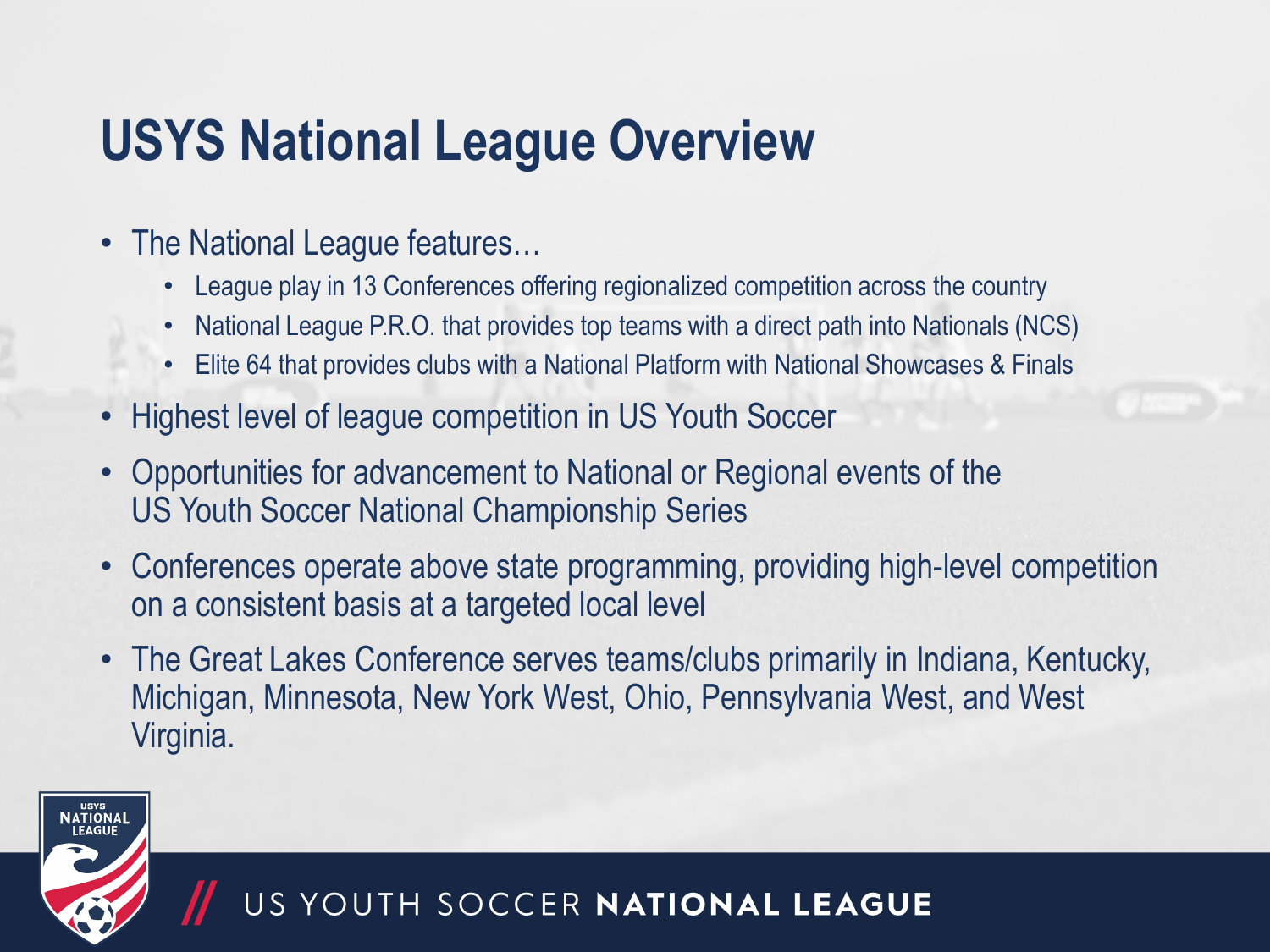# **National League P.R.O.**

#### **National League P.R.O.**

- Places are earned directly from your Conference performance in Club vs. Club
- Each gender age group will feature 48 teams in NL P.R.O., separated into six groups of eight teams each
- The 7-game NL P.R.O. season includes...
	- Two national events (3 games each, 6 total games)
	- One "local" game (vs. Great Lakes Conference opponent or local cross-conference opponent)
- In each gender age group, the top two teams from each of the six groups (12 total teams) will earn a place in the 2023 USYS National Championships.

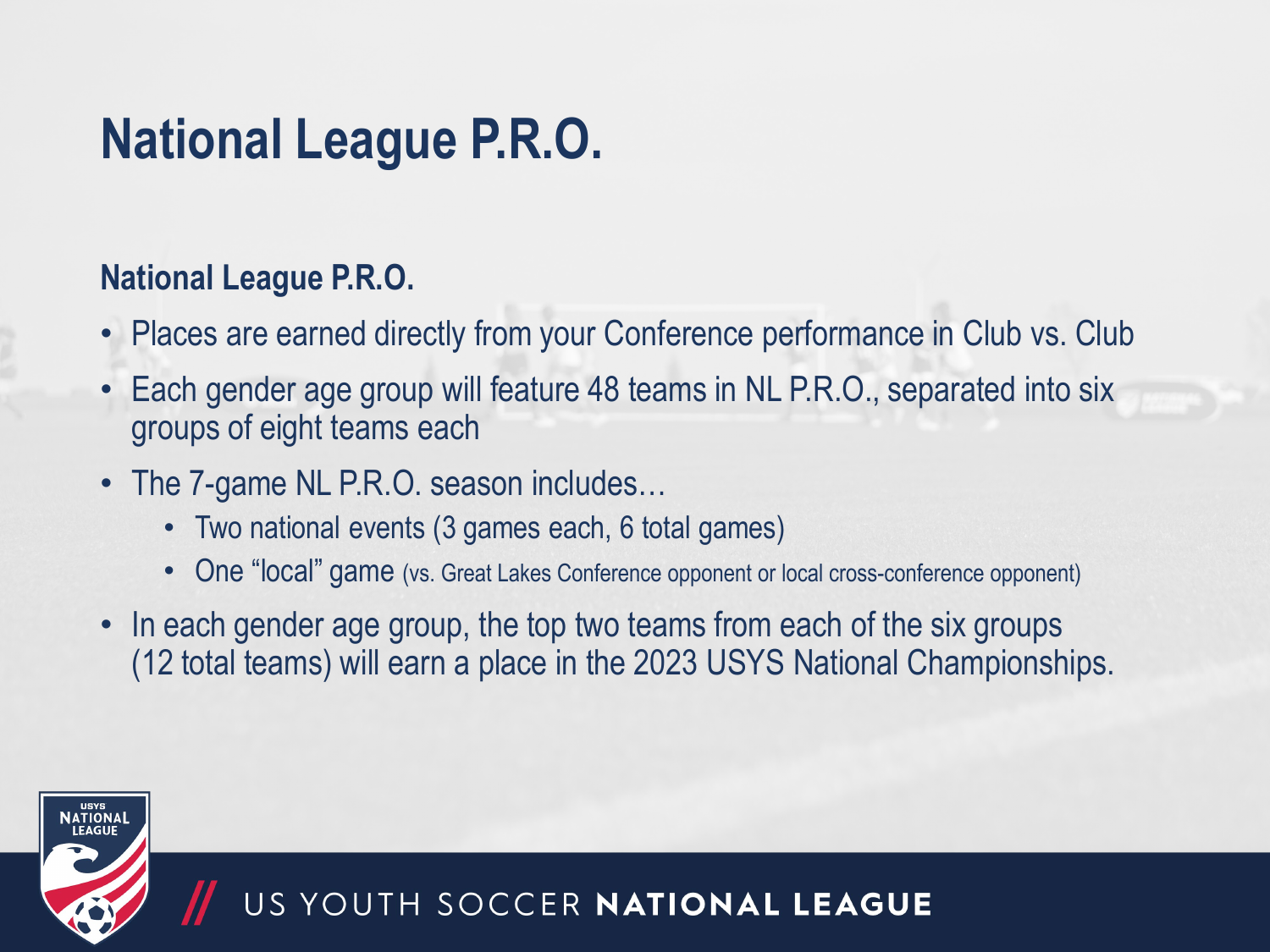## Great Lakes Conference Club vs. Club Division **Club vs. Club Goals and Objectives**

- Create a club-centric competition model
- Focus on player development through a controlled, competitive and positive environment
- Provide "full-service" clubs with meaningful competition
- Club development through competition
- Scheduling control
- Connect like-minded clubs with common goals
- Maintain the highest standards on and off the field (clubs not maintaining these standards may face removal at the end of the year back to Team vs. Team)

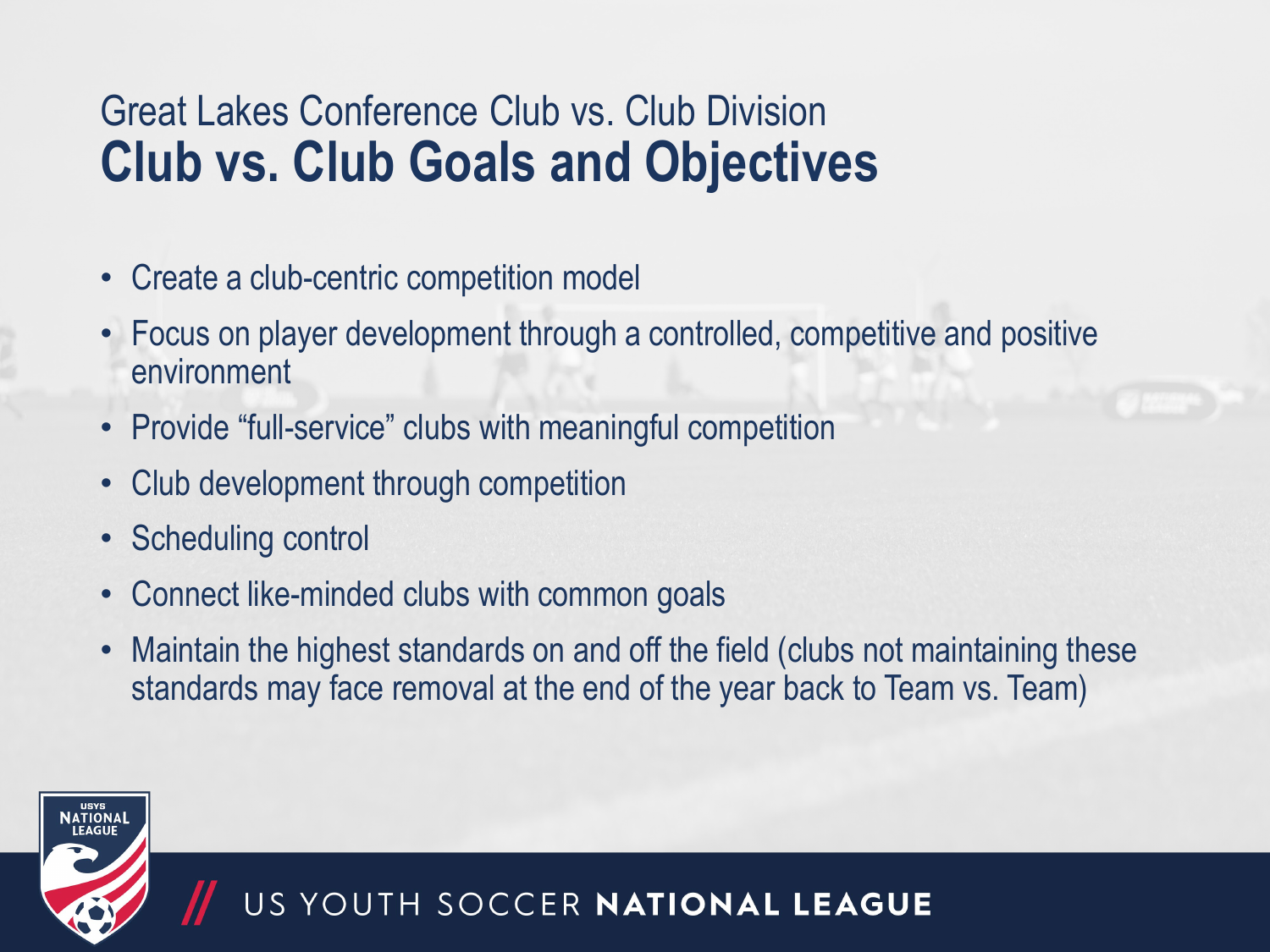## Great Lakes Conference Club vs. Club Division **Age Groups and Format of Play**

- The following age groups will be offered during the 2022/23 seasonal year (Spring 2023 – Girls, Spring 2023 – Boys)
	- 15U (2008s), 16U (2007s), 17U (2006s), 18U (2005s), 19U (2004s)
- Each club will have a team in every age group
- Clubs will play each club one time
- Coordination with existing Great Lakes Conference showcases (if scheduled)
- Club collaboration to finalize dates and schedule of matches
- Host club will handle all logistics (field reservation/setup, referees, athletic trainers, filming, hydration stations, etc.)
- League Manager will have scheduling oversight, guided by Club Leaders and coordinated by a Designated Scheduling Coordinator (DSC).

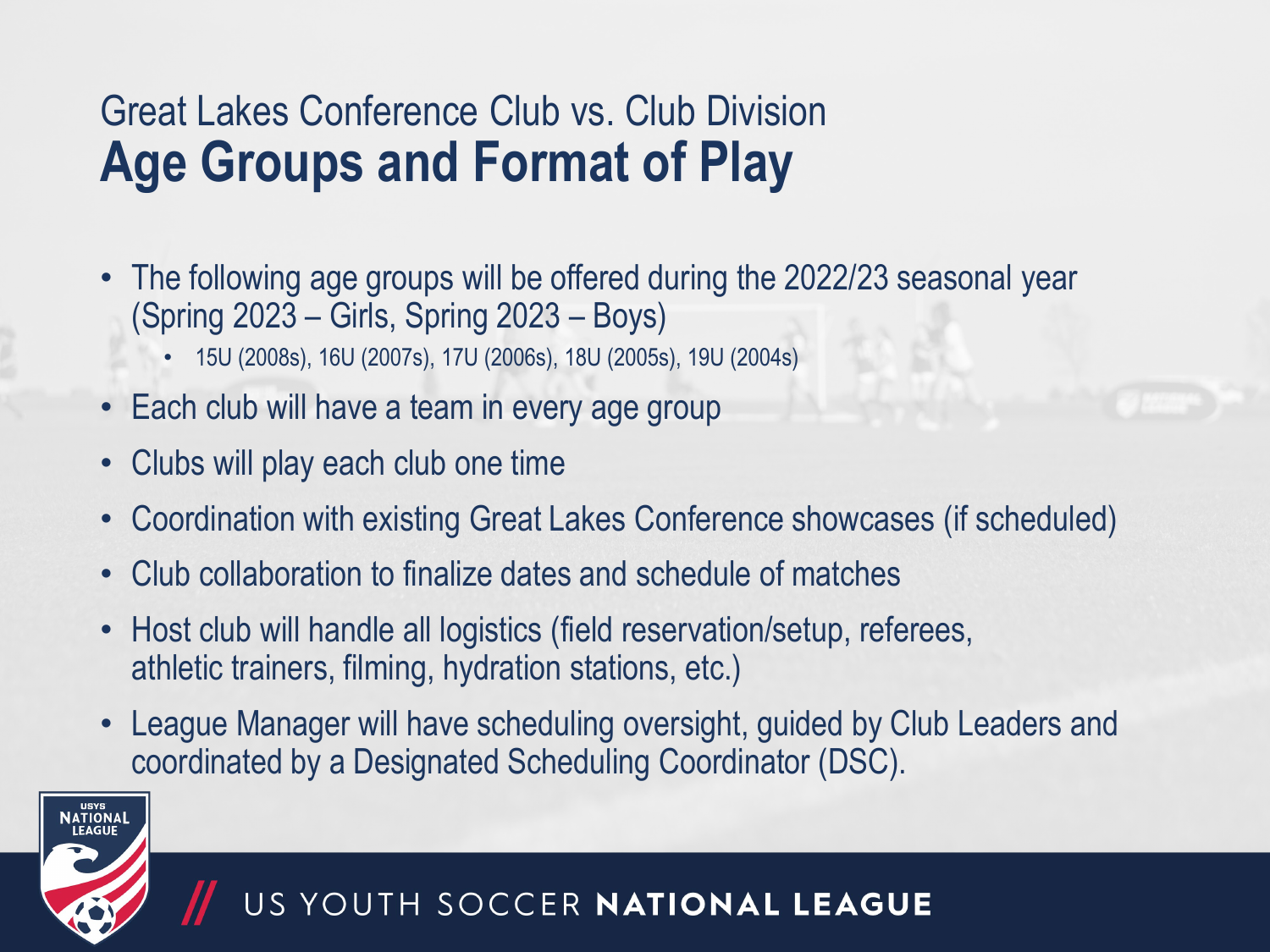## Great Lakes Conference Club vs. Club Division **Eligibility Requirements**

- Club's participation requirements:
	- Properly registered entity with state government and US Youth Soccer State Association
	- Full-time Technical/Coaching Director
	- Club must be able to meet all required hosting standards
	- Functional website
	- Club must have and enforce a set of club standards
	- Recent history of success in USYS National League programming or other equivalent leagues

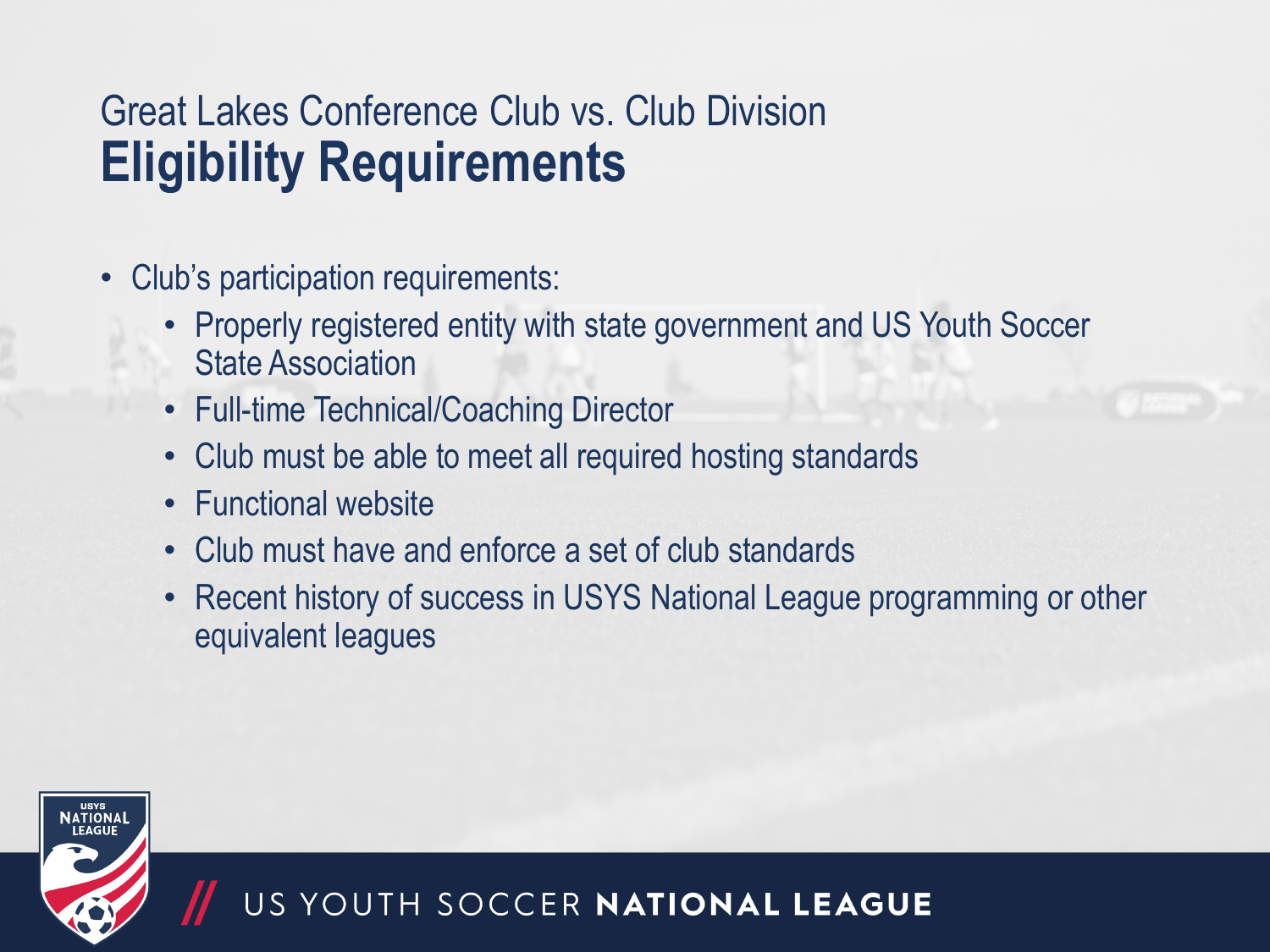## Great Lakes Conference Club vs. Club Division **Qualification and Advancement Opportunities**

#### **National League P.R.O.**

• In the 15U-18U gender age groups, the top teams from the Great Lakes Conference Club vs. Club Divisions will qualify for US Youth Soccer National League P.R.O. for the 2023-24 season.

#### **National Championship Series**

• In the 15U-19U gender age groups, the top teams from the Great Lakes Conference Club vs. Club Divisions will have an opportunity to qualify for the 2023 US Youth Soccer Midwest Regional Championships either through direct qualification or through a playoff process (to be determined).

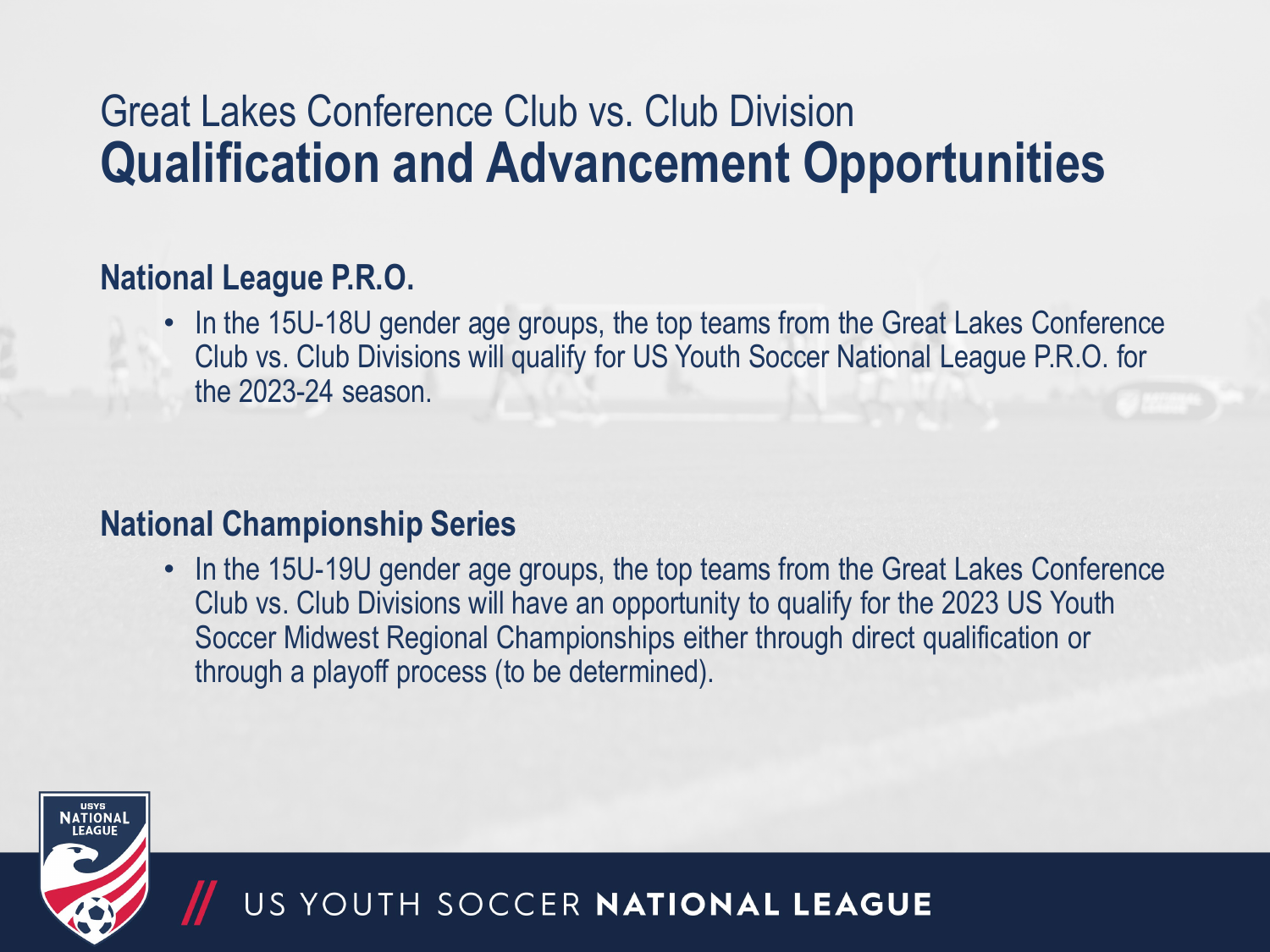## Great Lakes Conference Club vs. Club Division **Match Day Required Hosting Standards**

- Host club picks up all costs except referee fees that will be split
- Benches, team tents and water provided for visiting clubs
- Athletic Trainers must be present at all hosted matches
- All clubs must have filming capability
- High quality playing surface with access to backup turf fields, if needed
- Potential hotel and food options provided for incoming teams
- Highest quality match officials available to be assigned
- College coach invites should be sent out to local schools
- All matches scheduled in 2-hour blocks to allow adequate warm up time

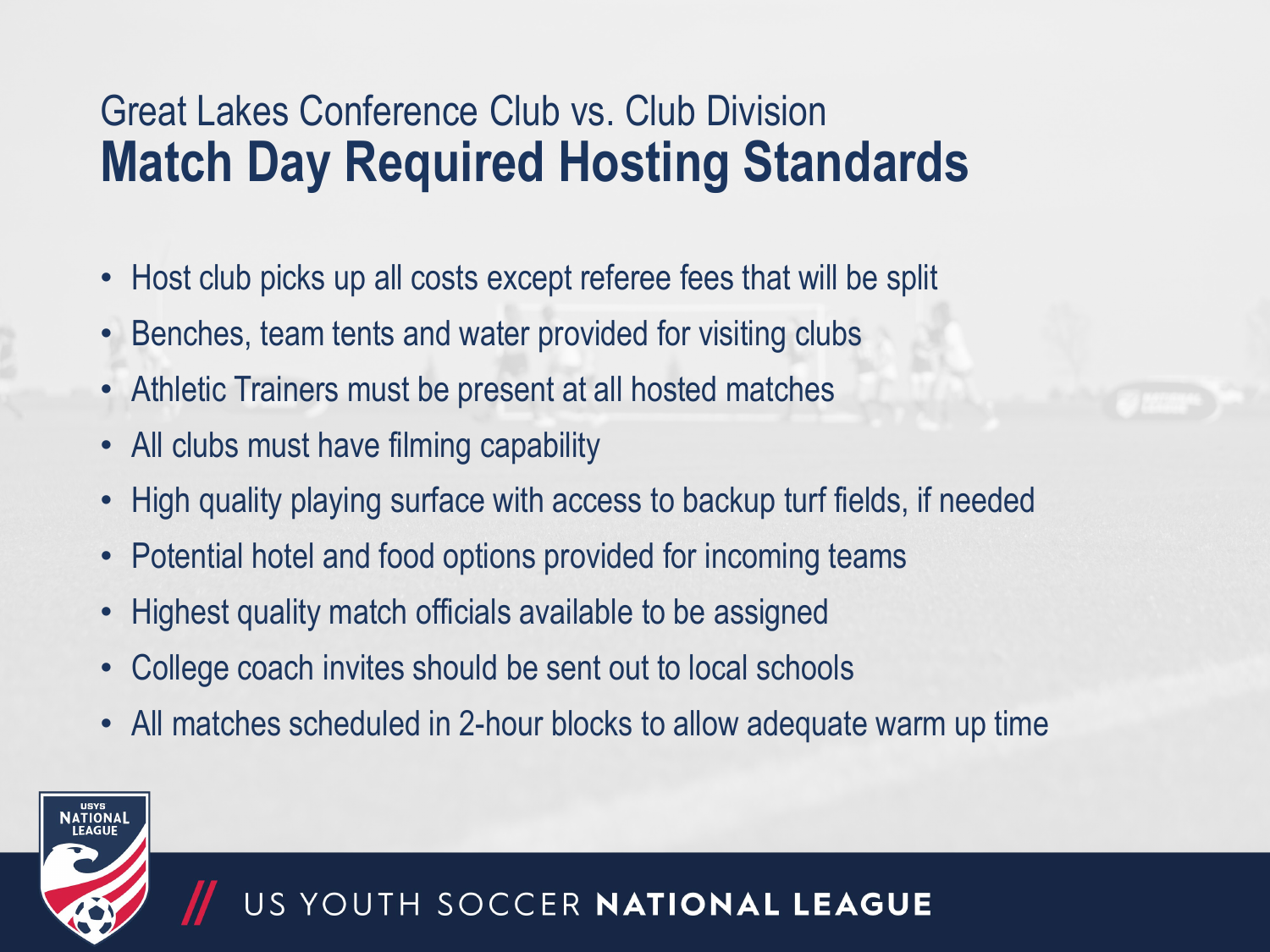## Great Lakes Conference Club vs. Club Division **Club Leaders Group**

- Includes full-time soccer professionals from member clubs
- Input into Operating Procedures and Match Day standards
- Act as sole contact for club during scheduling process
- League Manager will have scheduling oversight, guided by Club Leaders
- Annual review and league enhancement
- **Establish standards and new membership**